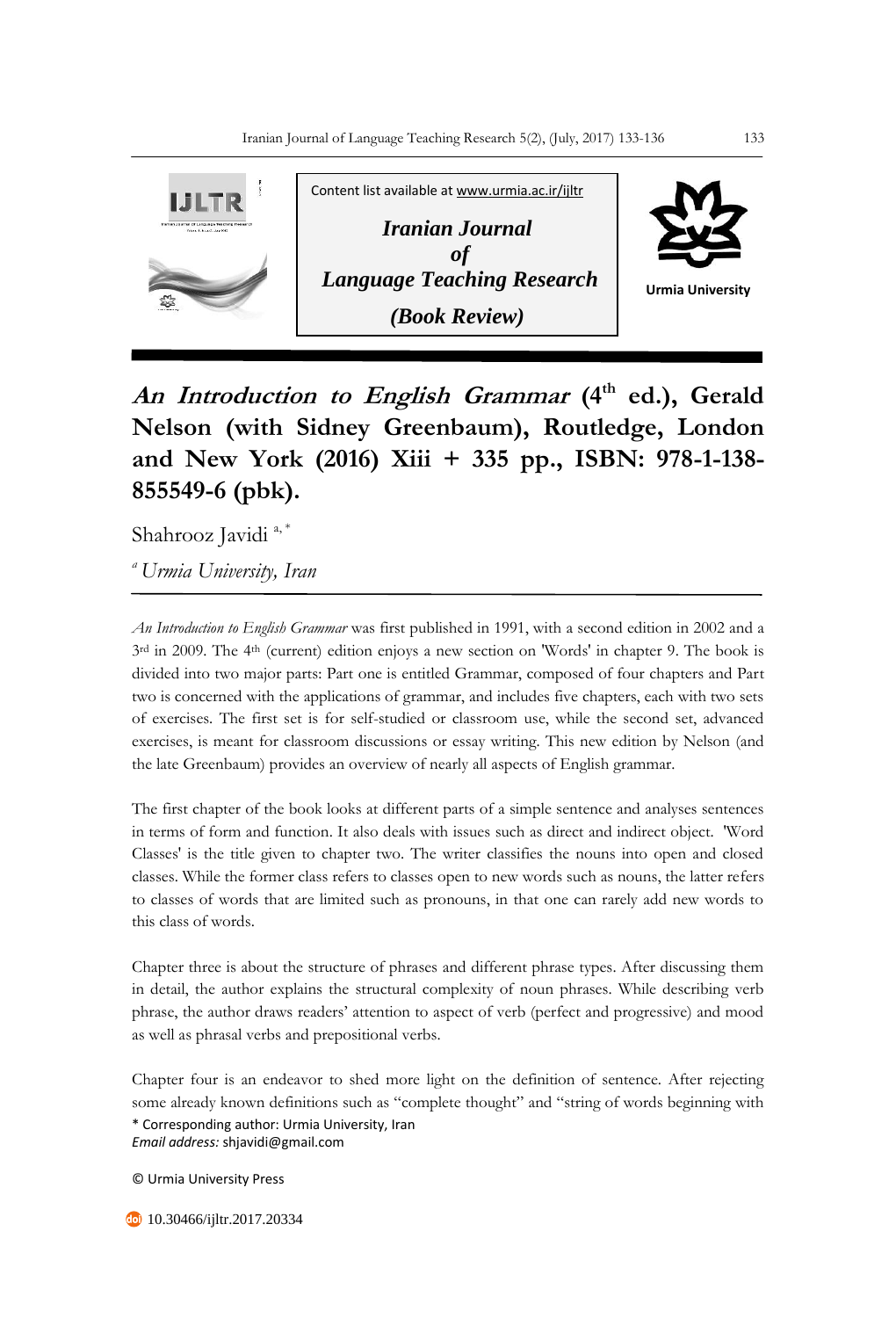capital letter and ending with full stop", the book offers the idea of regular sentence as compared to irregular sentence. The author defines regular sentence as the one that conforms to the major sentence patterns discussed in the first chapter. As usual this chapter is also concludes with usual exercises followed by advanced exercises needing class discussions.

Chapter five on usage problems kick starts section II, the applications. The chapter mostly focuses on subject-verb agreement. Moreover, the chapter clarifies the confusion between adjectives and adverbs through exemplifications. Absolute constructions as nonfinite or verbless adverbial clauses with their own subjects along with dangling modifiers bring the chapter to an end. Writing styles and effects produced by varying choices of style and structures are the main focuses of chapter six. The chapter reminds the reader of the difference between conversation and writing and the opportunities available to recheck resources of hand writing before making the final decision about writing. Next the terms "end focus "and "front focus" are elucidated for the readers with some examples for each one. Then the importance of clarity in writing is emphasized via rephrasing vague and clumsy sentences. Pronoun references, consistency in pronoun agreement and tense are issues brought to light by providing unclear, faulty and vague sentences accompanied with their modified and corrected forms.

Chapter seven, 'English in Use', is a rather bulky one which explores outstanding features of register varieties. The registers examined include conversations, sport commentaries, email, text messages, on line chat rooms and message boards. The part dealing with chat rooms, message boards and tweets is rather a brand new topic, rarely tackled in grammar books. Nelson interestingly differentiates them by referring to each one's key features. The language of literature and its manipulation by the author to create the intended effect wraps up the chapter.

Punctuation is the main focus of chapter eight. Here, the punctuation rules for different types of sentences, sentence fragments, phrases and clauses with a wide variety of examples for each of them are introduced. Direct speech and indirect speech for the first time appear in this chapter only to remind punctuation rules related to them. There is no mentioning of tense or pronoun changes that occur in statements, imperatives or question sentences, while changing direct speech into indirect. The writer reiterates some general rules of punctuation related to direct speech, and citations. The author winds up the chapter by the punctuation rules related to vocatives, interjections, and genitive of nouns.

Chapter nine is concerned with the study of word structure and the rules related to combining parts of a word to create meaningful lexical items. First, free and bound morphemes are introduced through examples with criteria to distinguish them. Morphemes are classified into derivational and inflectional. Moreover, the chapter tackles the problem of discrepancy between spelling and pronunciation. By giving some examples, from historical perspective the author looks at the causes of such differences. Subsequently, spelling variants of some words for British and American English are presented. Then the author offers some general and specific rules for spelling of words along with the exceptions to the rule. A long list of homophones brings the chapter to an end.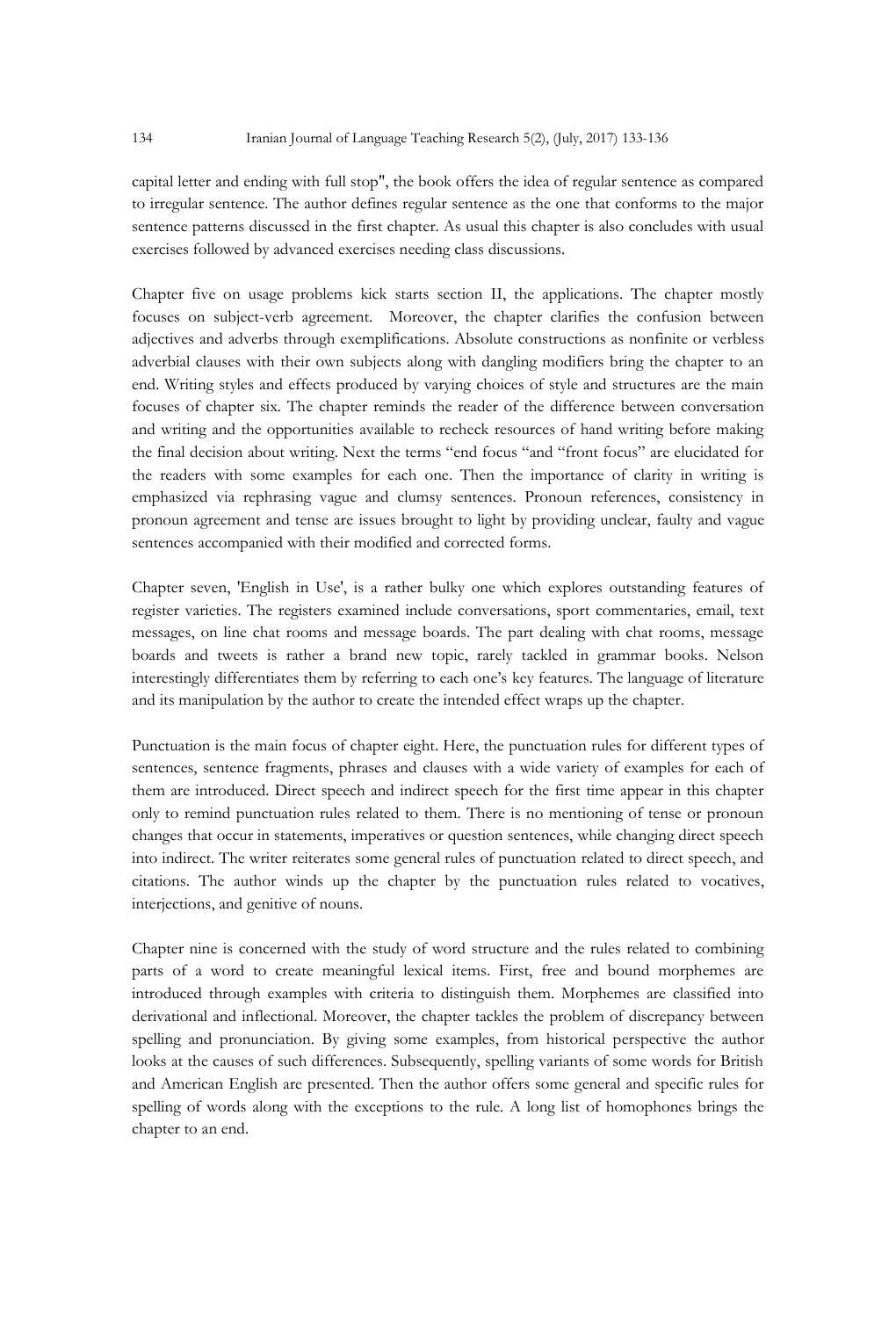Like any other book about grammar, the book at hand has its own advantages and shortcomings. Thus it is up to the reader to weigh the weak points and strong points of the book. Flipping through the book and at first glance one my not find thorough explanation of some general grammatical points. And indeed the author does not live up to the claims and promises made at the very beginning of the book. Allegedly the book is for the beginners. However, one can find some advanced grammar issues like cleft sentences and absolute constructions in the book. At the same time the writer turns a blind eye to some general topics and pivotal ones such as conditional sentences. Since some simple grammatical issues are presented along with complex issues, one my find a sort of fluctuation regarding the target audience of the book.

Moreover, the title of the book is misleading in that the reader, seeing the title, expects to find answers to some of his unanswered questions about grammar. Yet paging through the book the reader encounters diverse topics, particularly those related to style and register, morphemes, word formation, spelling acronyms and abbreviations. In fact, from section two, the book's concern is style and writing rather than grammar. Besides, most of the topics can be dealt with in separate books. For instance, in books like Anne Farid's "A Vocabulary Workbook "or John Kirkman's "Good Style".

As the author himself reiterates, the book is mostly in line with the "Comprehensive English Grammar of the English Language" by Quirk et al. The only difference between these two is that Quirk's book can be considered as a grammar reference book which works like a grammar dictionary while Nelson's book is not. In comparison with books about grammar available on the market that provide mastery over grammatical rules such as "Oxford Practice Grammar" by George Yule and Thomson's "A Practical English Grammar" the book cannot satisfactorily meet the needs of those interested in a variety of grammatical points. The exercises at the end of each chapter especially advanced ones are mostly food for thought which need brooding over. Since the first section of the book handles grammar issues and the second one writing ones, the title "Grammar and Writing" best suits the book. The most eye-catching shortcoming, I believe, is the lack of sufficient exercises for each topic and lack of answer key for advanced exercises in particular.

Since the book has got its own merits, it will be unfair not to mention the strong point of the book. With detailed glossary at the end of the book the author presents a brief yet meticulous comprehensive explanation of the technical terms for those wishing for a bird's eye view of some specific grammatical terms. Besides, a fruitful index for readers looking for any particular information about grammatical topics is offered at the final pages of the book. It has some quite brand new parts rarely seen in other grammar books for instance some examples from new media such as Facebook and Twitter are analyzed from a grammatical perspective. Consequently, it is an endeavor to shed light on features of the new means of communication while trying to differentiate them delving deep into their key features. The book is an invaluable guide for those keen on grammatical aspects of writing and punctuation. The nice variation in the exercises provides the opportunity for the teacher to choose from usual or advanced exercises according to the level of the students. Some delicate points about usage, collocation, style and suffixes are delicately pinpointed and brought to the surface for the readers obsessed with writing problems. Some complex points of English grammar are clearly and thoroughly explained. The book can be